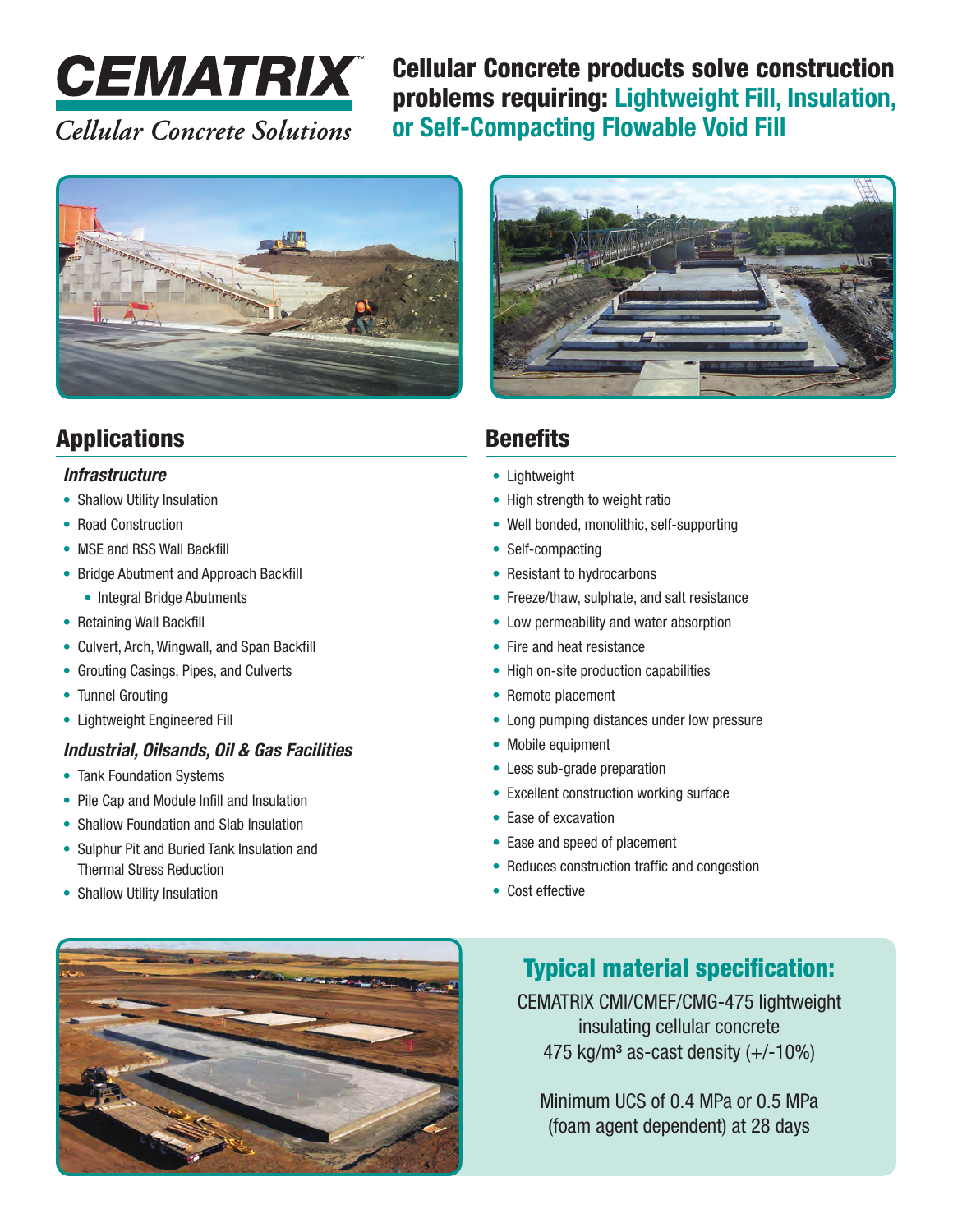#### CEMATRIX Client Testimonials

*"We saved over 5000 man hours compared to conventional backfilling techniques, as well as accelerating our pavement schedule by seven weeks. This allowed our company to install the balance of concrete paving ahead of schedule and also a great cost savings was realized."*

*"CEMATRIX provides a high level of confidence from an Owner's perspective because of their product performance; and their technical and research capabilities to provide site specific recommendations and specifications"*

*"Rigid expanded polystyrene is much lighter but it is susceptible to hydrocarbon (gas and oil) spills and UV damage. Cellular concrete is approximately 27 per cent less cost than expanded polystyrene and doesn't have those problems."*

*"CEMATRIX Cellular Concrete as a substitute to backfill was a good choice for this project because it simplified the installation of the material (i.e.*  backfill) required under the paving. It not only eliminated the need for backfill, but geotextiles, [rigid foam] and 3/4" crush were also no longer *necessary. Using CEMATRIX Cellular Concrete as a replacement for all these different materials saved time and money on the project."*

*"The MSE retaining walls are very quick to erect, and backfill with cellular concrete can accelerate the construction even further."*

*"The advantages that CEMATRIX Cellular Concrete provide are the speed of construction, ease of installation, high productivity rates (low manpower requirements), and quality of products and services."*

#### Approvals

- **BC MoTI** Lightweight Fill Material (Accepted Product)
- **Alberta Transportation** Grouts Culvert Liners and Lightweight Fill Material (Proven Product); Lightweight Fill, Frost Barriers and Void Filling (Potential Product)
- **MTO The Road Authority, DSM** Retaining Walls; Type I, II & IV Fill; Grout / Void Fill; CLSM (Affirmed)
- **City of Calgary** Specified in Waterworks Construction Specifications
- **CEMATRIX Cellular Concrete** utilized by MIT, NWT DoT, Region of Peel, Cities of Edmonton, Winnipeg, Yellowknife and many other DoT's, Cities and Municipalities throughout Canada and U.S.

#### Experience, Capabilities, Services

- Hundreds of thousands of cubic metres placed across North America; with projects ranging from hundreds to tens of thousands of cubic metres in size
- Fleet of equipment of different types and sizes, allowing unrivaled production capabilities from 50 m<sup>3</sup>/hr to 120 m<sup>3</sup>/hr and long pumping distances
- Custom geothermal modelling to support insulation applications
- Geotechnical Engineering support
- Expert product support and custom mix designs
- Constructability analysis and consultation





**Edmonton, AB Ft. McMurray, AB Barrie, ON USA** Phone: (780) 424-2247 Phone: (780) 743-0432 Phone: (905) 515-1811 Phone: (630) 917-2376

5440 - 53 Street SE Calgary, Alberta T2C 4B6 **Phone:** (403) 219-0484 **Fax:** (403) 243-9839



**sales@cematrix.com www.cematrix.com www.provoton.com**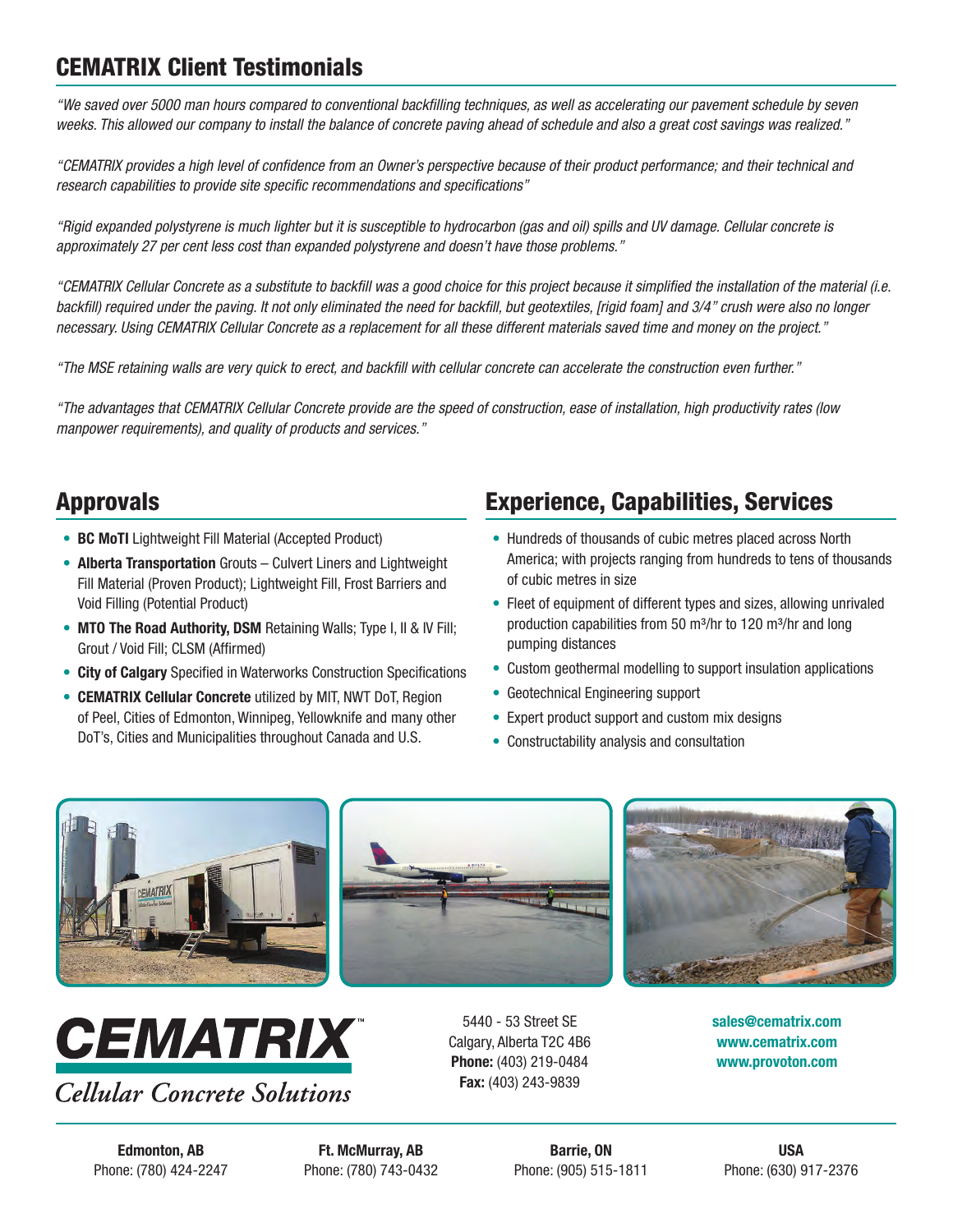# "Wet Mix" (Ready Mix) Applications



# **Cellular Concrete Solutions**

#### Shallow Utility Insulation

- Insulation to provide freeze protection for shallow buried pipes.
- Lightweight cellular concrete reduces loading on the pipes.
- Self-compacting, self-levelling, flowable cellular concrete is ideal for backfilling over or around utilities with no need for vibration.
- The trench base does not require a highly prepared level base, due to the fluid nature of fresh cellular concrete.
- Cellular concrete is resistant to hydrocarbons no liner is required to protect it.
- CEMATRIX provides custom geothermal modelling to identify and recommend the width and thickness of insulation required.
- If a future tie-in, replacement, or repair is needed for the utility, cellular concrete is easy to excavate and can be hydro-vac'ed.
- Traffic loading is not an issue.

## Shallow Foundation Insulation

- Insulation to provide freeze protection for foundations, slabs, pavements, gradebeams etc., as well as any utilities buried beneath them.
- Cellular concrete is stronger than a good compacted clay, and spreads loads evenly.
- Cellular concrete provides an excellent working surface for subsequent construction activities. It can handle heavy loads, supports rubber tired equipment, and formwork can be staked into it.
- No sand layer is required to protect it.
- Self-compacting, self-levelling, flowable cellular concrete is easy and quick to place; flowing around piles, pilecaps, piers, etc. without labor intensive placement.
- The sub-grade does not require a highly prepared or level base.
- Cellular concrete is resistant to hydrocarbons no liner is required to protect it.
- CEMATRIX provides custom geothermal modelling to identify and recommend the width and thickness of insulation required.
- If a future tie-in, replacement, or repair is needed for utilities buried beneath the foundation, cellular concrete is easy to excavate and can be hydro-vac'ed.